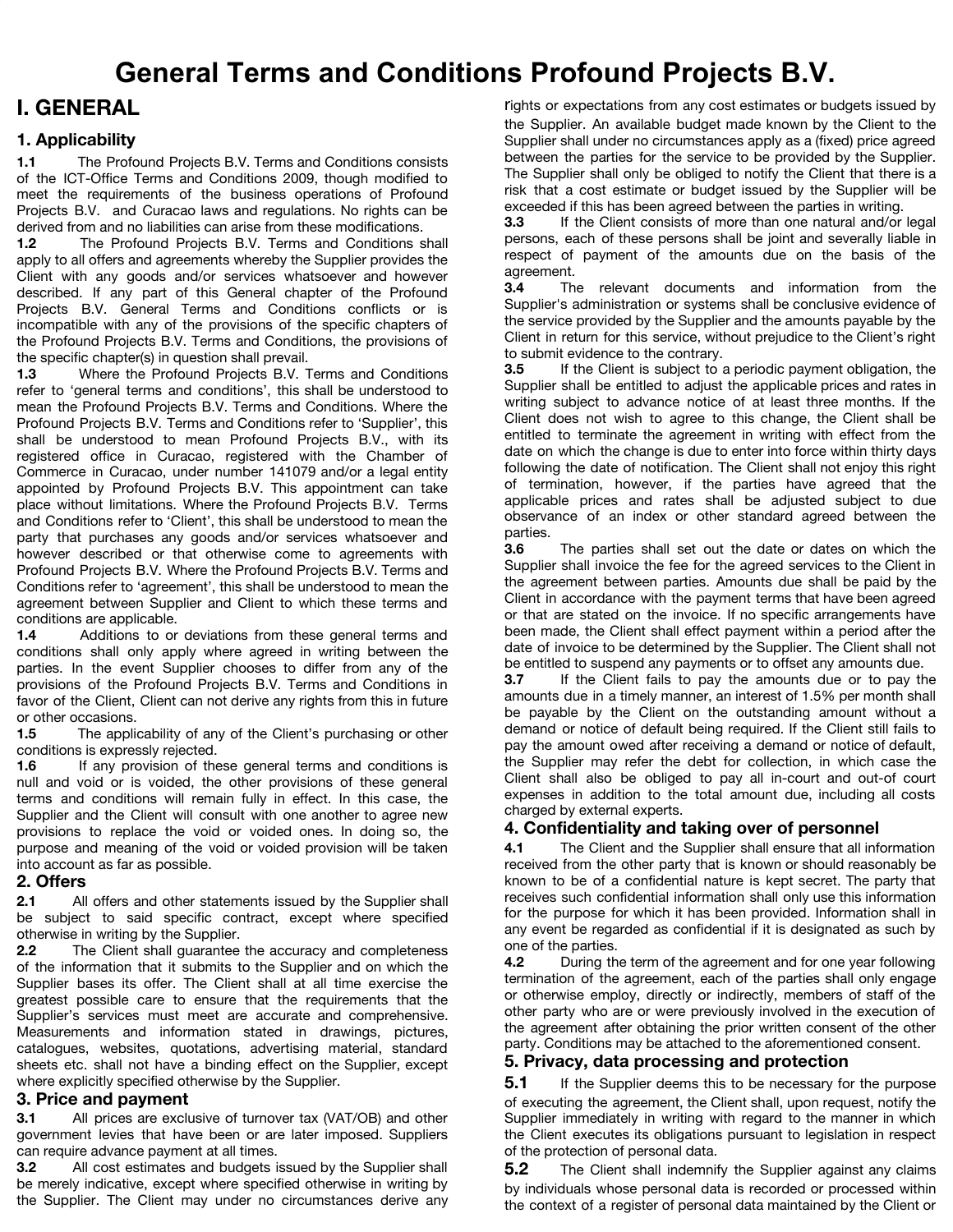for which the Client is responsible pursuant to the law or otherwise, unless the Client is able to demonstrate that the acts that form the basis of the claim are exclusively attributable to the Supplier.

**5.3** Responsibility for the data processed using the service provided by the Supplier shall rest solely with the Client. The Client shall guarantee the Supplier that the content, the use and/or the processing of the data is not unlawful and does not infringe the rights of third parties. The Client shall indemnify the Supplier against legal claims by thirds parties, of whatever nature, in relation to this data or the execution of the agreement.

**5.4** If the agreement stipulates that the Supplier is obliged to provide some form of information security, this security shall meet the specifications in respect of security agreed between the parties in writing. The Supplier shall not guarantee that the information security will be effective under all circumstances. If the

agreement does not include an explicit description of security measures, the security measures shall be of such a level that, having regard to the state of the art,the sensitivity of the data and the costs associated with the implementation of the security measures are not unreasonable.

**5.5** If computer, data or telecommunications facilities are used during the execution of the agreement or otherwise, the Supplier shall be entitled to assign access or identification codes to the Client. The Supplier shall be entitled to change the access or identification codes assigned. The Client shall treat the access and identification codes as confidential and with due care and shall only disclose these codes to authorised members of staff. The Supplier shall under no circumstances be liable for any damage or costs arising from the use or misuse of access or identification codes, except where misuse was possible as a result of an act or omission on the part of the Supplier.

#### **6. Retention of title and rights, creation of items and suspension**

**6.1** All objects delivered to the Client shall remain the property of the Supplier until such time as all amounts owed by the Client to the Supplier pursuant to the agreement concluded between the parties have been paid in full. A Client that acts as a retailer shall be entitled to sell and resell all objects that are subject to the Supplier's retention of title in so far as this is customary within the context of the normal course of its business. If the Client creates a new item (partly) from items delivered by the Supplier, the Client shall only create this item for the benefit of the Supplier and the Client shall retain the newly created item for the Supplier until such time as the Client has paid all amounts due pursuant to the agreement; in this case the Supplier shall remain the owner of the newly created item until the Client has met its payment obligations in full.

**6.2** The property law consequences of retention of title in respect of an item that is destined for export shall be governed by the law of the State of destination if this law incorporates provisions that are more favourable for the Supplier in this regard.

**6.3** Rights, including rights of use, shall be granted to the Client or transferred, where appropriate, subject to the condition that the Client has paid all of the fees due pursuant to the agreement concluded between the parties in full. If the parties have agreed that the Client shall be subject to a periodic payment obligation in respect of the granting of a right of use, the Client shall be entitled to the right of use for as long as it continues to meet its periodic payment obligation.

**6.4** The Supplier may retain any items, products, proprietary rights, data, documents, software, data files and (interim) results of the service provided by the Supplier received or created within the context of the agreement, contrary to an existing obligation to deliver or transfer these, until such time as the Client has paid all amounts due to the Supplier.

**6.5** The Supplier is entitled to suspend its services and obligations in the event of failure of (timely or full) payment by the Client, until the Client has met its payment obligations in full.

# **7. Risk**

**7.1** The risk of loss, theft, misappropriation of or damage to items, products, data, documents, software, data files or data (codes, passwords, documentation etc.) produced or used within the context of the execution of the agreement, shall pass to the Client when the Client or one of the Client's agents comes into actual possession of them. As far as these objects are in the actual possession of the Supplier or one of the Supplier's agents, the Supplier shall bear the risk of loss, theft, misappropriation or damage.

# **8. Intellectual property rights**

**8.1** If the Supplier is willing to undertake to transfer an intellectual property right, such an undertaking may only be entered into explicitly and in writing. If the parties agree in writing that an intellectual property right in respect of software, websites, data files, hardware or other material specifically developed for the Client shall be transferred to the Client, this shall not affect the Supplier's right or option to use and/or to exploit the components, general principles, ideas, designs, algorithms, documentation, work, programming languages, protocols, standards and suchlike that form the basis of the development work for other purposes without any restrictions, on its own behalf or on behalf of a third party. The transfer of an intellectual property right shall also not affect the Supplier's right to carry out development work, on its own behalf or on behalf of a third GENERAL TERMS AND CONDITIONS PROFOUND PROJECTS B.V. 2 - 3 party, that is similar or derived from the development work that is being carried out or has been carried out on behalf of the Client.

**8.2** All intellectual property rights to the software, websites, data files, hardware or other materials such as analyses, designs, documentation, reports, quotations and related preliminary material developed or made available to the Client on the basis of the agreement shall remain exclusively vested in the Supplier, its licensors or its own suppliers. The Client shall only acquire those rights of use that are explicitly granted in these general terms and conditions and by law. Any rights of use granted to the Client shall be nonexclusive, non-transferable to third parties and non-sublicensable. **8.3** The Client shall not be permitted to remove or amend any details in relation to the confidential nature or in relation to copyrights, brand names, trade names or any other intellectual property right from the software, websites, data files, hardware or materials.

**8.4** Even if the agreement does not explicitly provide for such authority, the Supplier shall be permitted to install technical provisions for the purpose of protecting and temporarily putting out of operation the software, hardware, data files, websites and suchlike in relation to an agreed restriction on the content or the term of the right to use these objects. If it concerns a restriction regarding the use for criminal, illegal, pornographic and other purposes, activities, illustrations, and/or other actions contrary to legal provisions and public morality, the technical provisions or limitations to install do not have to be agreed between parties. If the Supplier has reasonable grounds for suspicion that there is a situation of use for criminal, illegal, pornographic and other purposes, activities, illustrations, and/or other actions contrary to legal provisions and public morality, the Supplier is entitled to put out of operation the software, hardware, data files, websites and suchlike. In the event of any objection of the Client, the Client bears the burden of proving that there was and is not such a use. The Client shall under no circumstances be permitted to remove or circumvent such technical provisions or to arrange for this to be carried out.

**8.5** The Supplier shall indemnify the Client against any legal claims from third parties based on the assertion that software, websites, data files, hardware or other materials developed by the Supplier itself infringe an intellectual property right of the third party in question, under the condition that the Client notifies the Supplier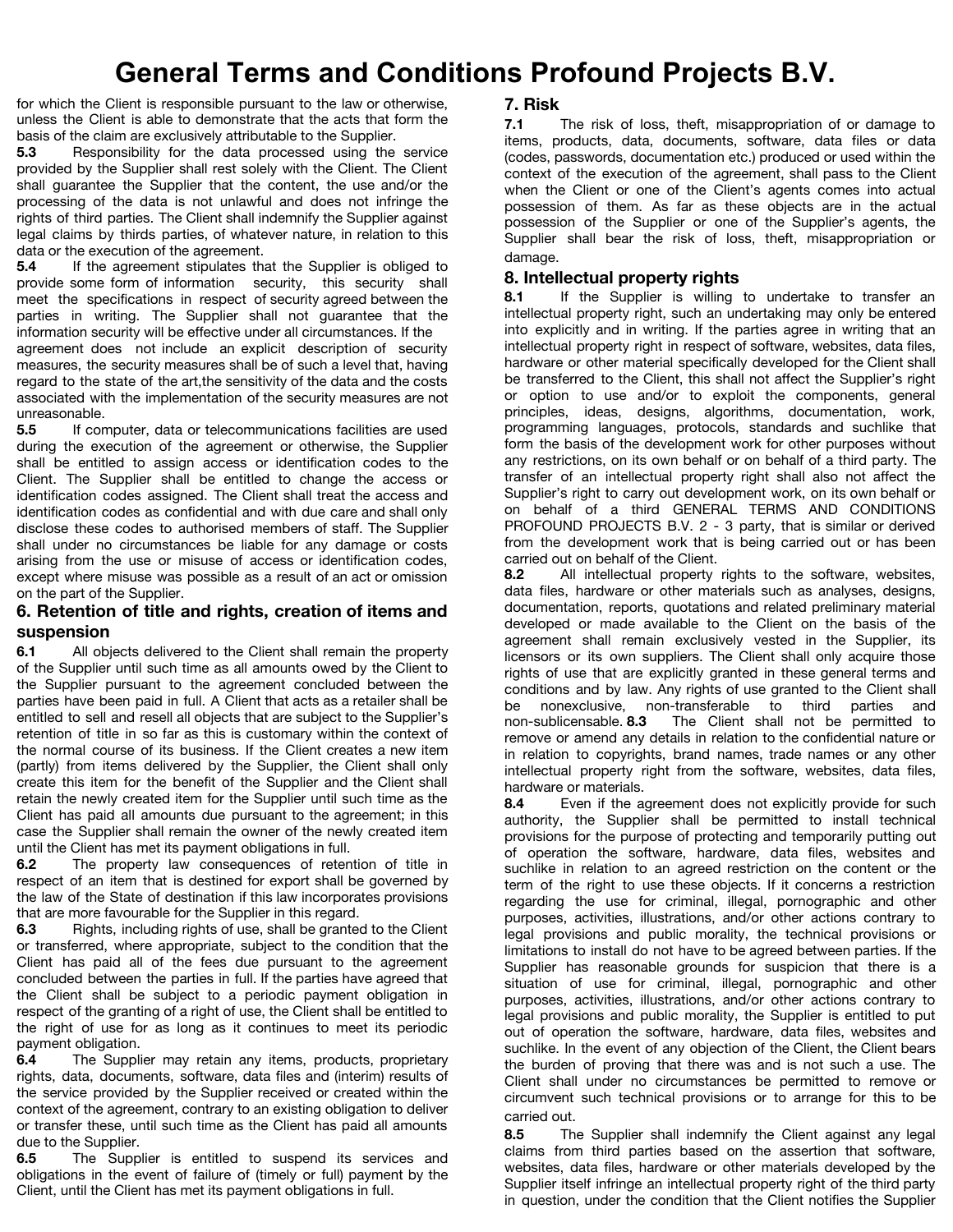immediately in writing of the existence and content of the legal claim and leaves the disposal of the case, including any settlements affected, entirely to the Supplier. To this end, the Client shall provide the Supplier with the powers of attorney, information and cooperation that it requires in order to defend itself, where necessary in the name of the Client, against these legal claims. This obligation to indemnify shall not apply if the alleged infringement relates to (i) materials made available to the Supplier by the Client for the purpose of use, adaptation, processing or incorporation, or (ii) changes made by the Client, or by a third party on behalf of the Client, to the software, website, data files, hardware or other materials, without the Supplier's prior written consent. If it is irrevocably established in court that the software, websites, data files, hardware or other materials developed by the Supplier itself constitute an infringement of any intellectual property right vested in a third party or if the Supplier believes that there is a good chance that such an infringement may occur, the Supplier shall, where possible, ensure that the Client can continue to use the software, websites, data files, hardware or materials delivered, or functionally similar alternatives. All other or further-reaching obligations to indemnify on the part of the Supplier shall be excluded.

**8.6** The Client warrants that no rights of third parties preclude the provision to the Supplier of software, hardware, material intended for websites (visual material, text, music, domain names, logos, hyperlinks etc.), data files or other materials, including draft materials, for the purpose of use, adaptation, installation or incorporation (e.g. in a website). The Client shall indemnify the Supplier against all claims by third parties based on the assertion that such provision, use, adaptation, installation or incorporation constitutes an infringement of any rights of the third party in question.

#### **9. Obligations to cooperate**

**9.1** The parties acknowledge that the success of activities in the field of information and communication technology generally depends on proper and timely mutual cooperation. In order to facilitate the proper execution of the agreement by the Supplier, the Client shall at all times provide the Supplier with all data or information that the Supplier deems to be useful, necessary and desirable and to give its full cooperation in a timely manner. If the Client deploys its own personnel and/or agents within the context of providing cooperation in the execution of the agreement, these personnel and agents shall have the necessary knowledge, expertise and experience.

**9.2** The Client shall bear the risk of the selection, the use, the application and the management within its organization of the software, hardware, websites, data files and other products and materials and of the services to be provided by the Supplier. The Client itself shall arrange for the correct installation, assembly and commissioning and for the application of the correct settings to the hardware, software, websites, data files and other products and materials.

**9.3** If the Client fails to make the data, documents, hardware, software, materials or employees that the Supplier deems useful, necessary or desirable for the purpose of executing the agreement available to the Supplier, to make these available in good time or in accordance with the agreements, or if the Client fails to meet its obligations in any other way, the Supplier shall be entitled to suspend the execution of the agreement in part or in full and shall also be entitled to invoice the resulting costs in accordance with its standard rates, without prejudice to the Supplier's right to exercise any other statutory and/or agreed right.

**9.4** If the Supplier's employees are carrying out activities on the Client's business premises, the Client shall ensure that any facilities reasonably requested by these employees, such as a workspace containing computer, data and telecommunication facilities, are provided free of charge. The workspace and facilities shall meet all statutory and other applicable requirements in relation to working conditions. The Client shall indemnify the Supplier against any claims by third parties, including the Supplier's employees, who suffer injury in connection with the execution of the agreement as a result of an act or omission on the part of the Client or of unsafe situations within the Client's organization. The Client shall notify the employees deployed by the Supplier of any applicable company rules or Profound Projects B.V. rules prior to the commencement of the activities.

**9.5** If use is made of computer, data or telecommunication facilities, including the internet, during the execution of the agreement, the Client shall be responsible for selecting the correct resources required for this purpose and for ensuring that these are available in full and in a timely manner, with the exception of those facilities that fall under the direct use and management of the Supplier. The Supplier shall under no circumstances be liable for losses or costs arising as a result of transmission errors, breakdowns or the non-availability of these facilities, unless the Client is able to demonstrate that these losses or costs are the result of intentional acts or deliberate recklessness on the part of the Supplier's management.

### **10. Delivery dates**

**10.1** All (delivery) periods and (delivery) dates agreed or specified by the Supplier shall be established to the best of the Supplier's knowledge on the basis of the information available to it at the time of entering into the agreement. Interim (delivery) dates agreed between the parties or specified by the Supplier shall in all cases be target dates, shall not have a binding effect on the Supplier and shall in all cases be merely indicative. The Supplier shall make every reasonable effort to observe final (delivery) periods and final (delivery) dates wherever possible. The Supplier shall not be bound by a (delivery) period or (delivery) date, final or otherwise, that can no longer be achieved as a result of circumstances outside of the Supplier's control that occurred after the date on which the agreement was concluded. The Supplier shall also not be bound by a (delivery) date or (delivery) period, final or otherwise, if the parties have agreed on a change to the content or scope of the agreement (additional work, change in specifications etc.) or a change in the approach to the execution of the agreement. If there is a risk that a time period will be exceeded, the Supplier shall consult with the Client in order to discuss the implications of the overrun for the rest of the schedule.

**10.2** The mere fact that a (delivery) period or (delivery) date, final or otherwise, specified by the Supplier or agreed between the parties has been exceeded, shall not mean that the Supplier is in default. In all cases – therefore also in the event that the parties have agreed a final (delivery) period or (delivery) date explicitly in writing the Supplier shall not be in default as a result of the fact that a delivery period or date has been exceeded until such time as the Client has given written notice of default. The notice of default must contain as comprehensive and detailed a description of the breach as possible, in order to ensure that the Supplier has the opportunity to respond adequately.

#### **11. Termination and cancellation of the agreement**

**11.1** Both of the parties shall only be authorized to rescind the agreement as a result of an attributable failure to perform this agreement if the other party, in all cases following written notice of default providing as many details as possible and setting a reasonable term in which the breach can be remedied, attributably fails to meet its fundamental obligations arising from this agreement. The Client's payment obligations and all other obligations to cooperate imposed on the Client or on a third party to be engaged by the Client shall in all cases be regarded as fundamental obligations arising from the agreement.

**11.2** If the Client has already received services for the purpose of executing the agreement at the time of rescission as referred to in Article 11.1, these services and the related payment obligation cannot be revoked unless the Client is able to demonstrate that the Supplier is in default in respect of a substantial part of these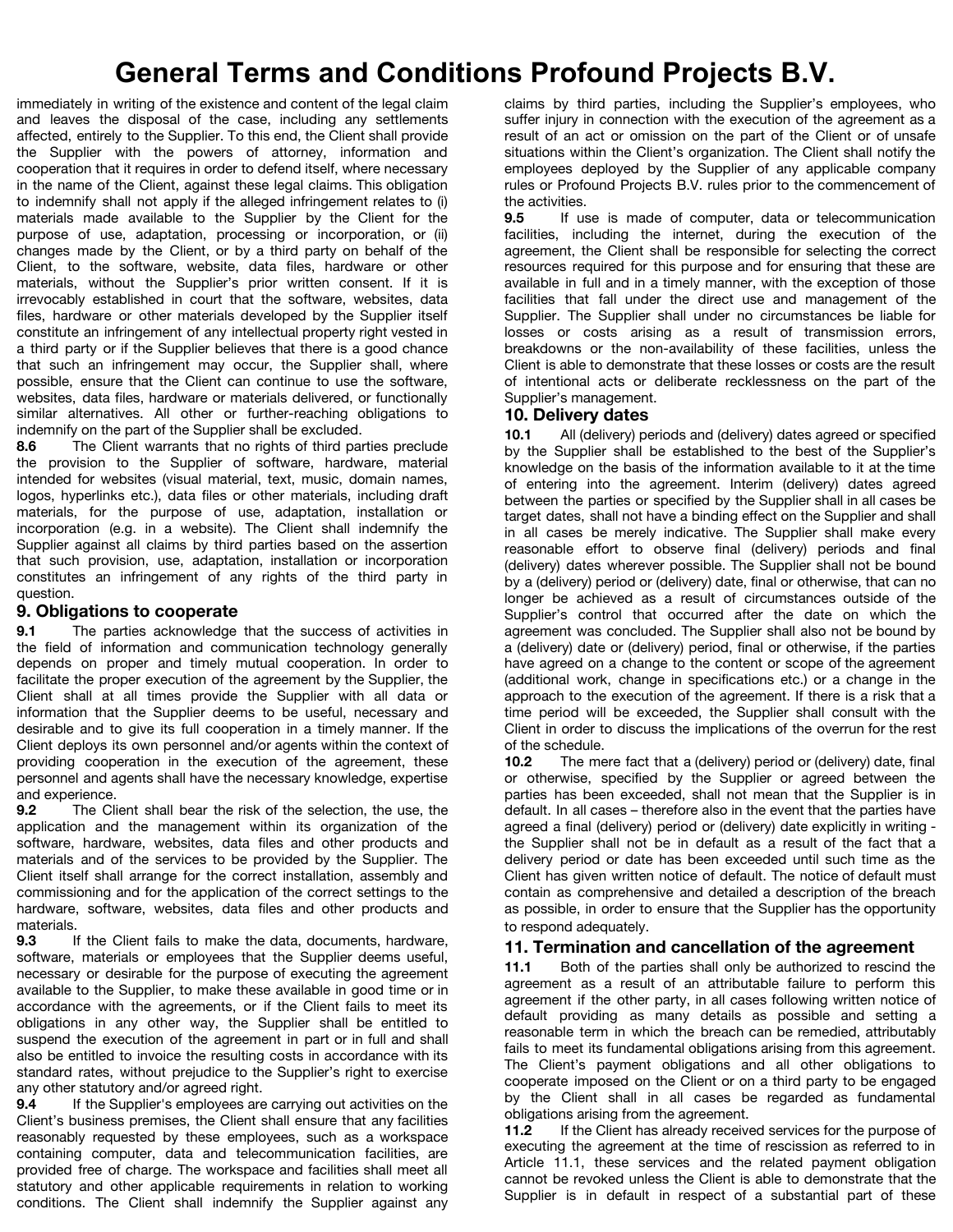services. Any amounts that the Supplier has invoiced before rescission in connection with work that it has already duly carried out or services that it has duly provided for the purpose of executing the agreement, shall remain due in full, subject to due observance of the provisions of the preceding sentence, and shall become immediately due and payable at the time of rescission.

**11.3** If an agreement that by its nature and content is not brought to a close is entered into for an indefinite period of time, this may be terminated in writing by either party following consultation and stating reasons. If the parties have not agreed a notice period, a reasonable period of time must be observed on termination. The parties shall under no circumstances be obliged to pay any compensation as a result of termination of the agreement.

**11.4** The Client shall under no circumstances be entitled to terminate an agreement regarding the provision of services that has been entered into for a fixed term before the end of the term.

**11.5** Either of the parties shall be entitled to terminate the agreement in part or in full, with immediate effect, in writing without notice of default if the other party is granted a moratorium of payments, provisionally or otherwise, if a winding-up petition is filed in respect of the other party, if the other party's company is wound up or terminated for reasons other than reconstruction or the merger of companies, or if there is a change in the individual or board that has decisive control over the Client's company. The Supplier shall under no circumstances be obliged to reimburse any sums of money that have already been received or to pay any compensation in the event of such termination. If the Client becomes bankrupt or is liquidated, the right of use of the software, websites, licenses and/or other rights and suchlike made available to the Client shall terminate by operation of law.

### **12. Liability of the Supplier**

**12.1** The total liability of the Supplier due to an attributable failure to perform this agreement or due to any other reason, explicitly including any failure to comply with a guarantee obligation agreed with the Client, shall be limited to compensation of the direct damage or loss not exceeding the sum stipulated for this agreement (excl. VAT/OB). This limitation of liability shall apply mutatis mutandis to the Supplier's obligation to indemnify referred to in Article 8.5 of this General chapter. If the agreement is essentially a continuing performance contract with a term of more than one year, the sum stipulated for the agreement shall be set at the total fees (excl. VAT/OB) stipulated for one year.

**12.2** The liability of the Supplier for loss as a result of death, physical injury or due to material damage to items shall under no circumstances exceed the sum stipulated for the agreement, and in case of a continuing performance contract with a term of more than one year, the sum stipulated for the agreement shall be set at the total fees (excl. VAT/OB) stipulated for one year.

**12.3** The liability of the Supplier for indirect damage or loss, resulting loss, loss of profit, loss of savings, reduced goodwill, loss due to business interruption, loss as a result of claims from the Client's customers, loss in connection with the use of items, materials or software provided by third parties that the Supplier is GENERAL TERMS AND CONDITIONS PROFOUND PROJECTS B.V. 3 - 3 instructed to obtain by the Client and loss in connection with the engagement of secondary suppliers by the Supplier on the Client's instructions shall be excluded. The liability of the Supplier due to the scrambling, destruction or loss of data or documents shall also be excluded.

**12.4** The exclusions and restrictions to the Supplier's liability, as described in the preceding paragraphs of Article 12, shall not affect the remaining exclusions and restrictions to the Supplier's liability set out in this General chapter and the other agreed chapters of these general terms and conditions in any way.

**12.5** The exclusions and restrictions referred to in Article 12.1 to 12.4 shall no longer apply if and in so far as the loss is the result of intentional acts or deliberate recklessness on the part of the Supplier's management.

**12.6** In all circumstances, notwithstanding the other provisions of this article, the total liability of the Supplier shall at all times be limited to compensation of the direct damage or loss not exceeding the sum of ANG. 15,000.-.

**12.7** Except where performance by the Supplier is permanently impossible, the Supplier shall only be liable as a result of an attributable failure to perform an agreement if the Client gives the Supplier immediate notice of default in writing, setting a reasonable term in which the breach can be remedied, and the Supplier still attributably fails to meet its obligations after this period. The notice of default must contain as comprehensive and detailed a description of the breach as possible, in order to ensure that the Supplier has the opportunity to respond adequately.

**12.8** A condition for the existence of any right to compensation shall in all cases be that the Client notifies the Supplier in writing of the loss or damage as soon as possible after it occurs. Any claims for damages against the Supplier shall expire by the mere passage of twenty four months from the date on which the claim arose.

**12.9** The Client shall indemnify the Supplier against all claims by third parties due to product liability as a result of a fault in a product or system delivered by the Client to a third party and that partly consisted of hardware, software or other materials provided by the Supplier, unless and in so far as the Client is able to demonstrate that the damage or loss was caused by this hardware, software or other materials.

**12.10** The provisions of this article and all other restrictions and exclusions of liability referred to in these general terms and conditions shall also apply in favor of all (legal) persons that the Supplier engages to execute the agreement.

#### **13. Force majeure**

**13.1** Neither of the parties shall be obliged to meet any obligations, including any guarantee obligation agreed between the parties, if it is prevented from doing so as a result of force majeure. Force majeure shall include: (i) a situation of force majeure encountered by the Supplier's own suppliers, (ii) failure by secondary suppliers engaged by the Supplier on the Client's instructions to duly meet their obligations, (iii) the defectiveness of items, hardware, software or materials provided by third parties that the Supplier has been instructed to use by the Client, (iv) government measures, (v) electricity failure, (vi) faults affecting the internet, computer network or telecommunication facilities, (vii) war, (viii) workload, (ix) strike action, (x) general transport problems and (xi) the unavailability of one or more members of staff.

**13.2** If a situation of force majeure lasts for longer than ninety days, either of the parties shall be entitled to terminate the agreement in writing. The services already performed on the basis of the agreement shall in this case be settled on a pro rata basis, and the parties shall not owe one another any other amounts.

### **14. Changes and additional work**

14.1 If the Supplier has carried out work or performed other services that fall outside of the content or scope of the agreed work and/or services at the request or with the prior consent of the Client, such work or services shall be paid for by the Client in accordance with the agreed rates. If no rates have been agreed, the Supplier's standard rates shall apply. The Supplier shall under no circumstances be obliged to comply with such a request, and where it does comply, it may require the Client to enter into a separate written agreement for this purpose.

**14.2** The Client accepts that work or services as referred to in this article may affect the agreed or anticipated time of completion of the services and the mutual responsibilities of the Client and the Supplier. The fact that (the demand for) additional work arises during the execution of the agreement shall under no circumstances constitute grounds for the Client to terminate or rescind the agreement.